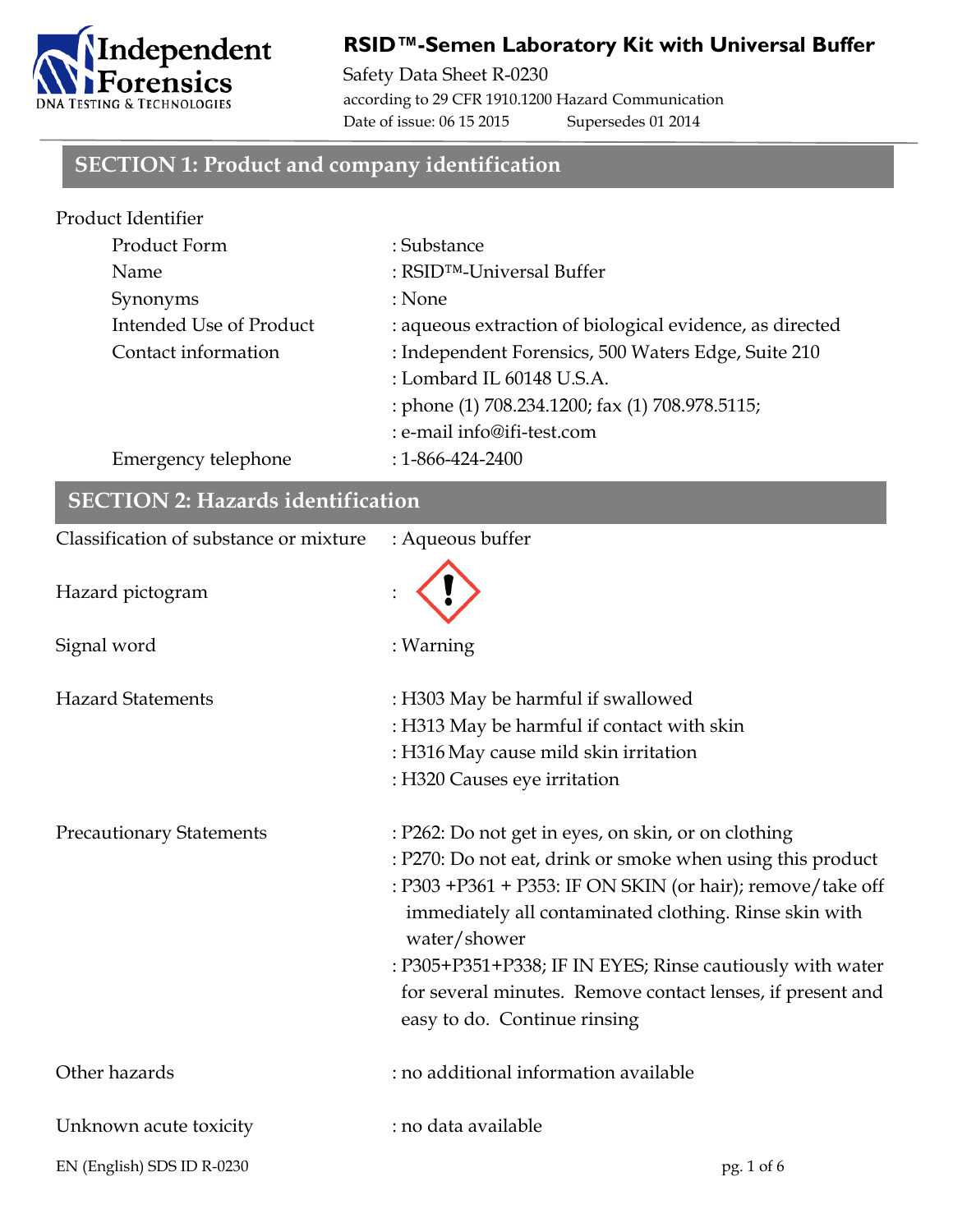## **SECTION 3: Composition / Information on Ingredients**

#### Substances

CAS No : 7647-14-5; 7447-40-7; 9005-64-5; 26628-22-8; 9048-46-8, 77-86-1 : Sodium chloride; Potassium chloride; Tween-20; Sodium azide; BSA fraction V, Tris 0.02%sodium azide

## **SECTION 4: First aid measures**

| Description of first aid measures                           |                                                                                                              |  |
|-------------------------------------------------------------|--------------------------------------------------------------------------------------------------------------|--|
| First aid measures general                                  | : Remove contaminated clothing, flush area with water                                                        |  |
| First aid measures after skin contact                       | : Remove contaminated clothing, flush area with water                                                        |  |
| First aid measures after eye contact                        | : Rinse cautiously with water for several minutes, remove<br>contacts if convenient, continue water flushing |  |
| First aid measures after ingestion                          | : Rinse mouth, DO NOT INDUCE VOMITING                                                                        |  |
| Most important symptoms and effects, both acute and delayed |                                                                                                              |  |
| Symptoms/injuries after eye contact                         | : Eye irritation                                                                                             |  |
| Symptons/injuries after skin contact                        | : Skin irritation                                                                                            |  |
| Symptoms/injuries after ingestion                           | : Ingestion may cause nausea, vomiting and diarrhea                                                          |  |

# **SECTION 5: Fire-fighting measures**

| Extinguishing media                                           | : Carbon dioxide, Dry chemical, Water spray or fog |
|---------------------------------------------------------------|----------------------------------------------------|
| Special hazards arising from substance : No reactivity hazard |                                                    |
| Fire hazard                                                   | : No significant fire hazard                       |
| Explosion hazard                                              | : No significant explosion hazard                  |
| Reactivity                                                    | : No significant reactivity                        |
| Advice for fire-fighters                                      | : Exercise caution when fighting any fire          |
| Protection during fire-fighting                               | : Fire-fighters should wear full protective gear.  |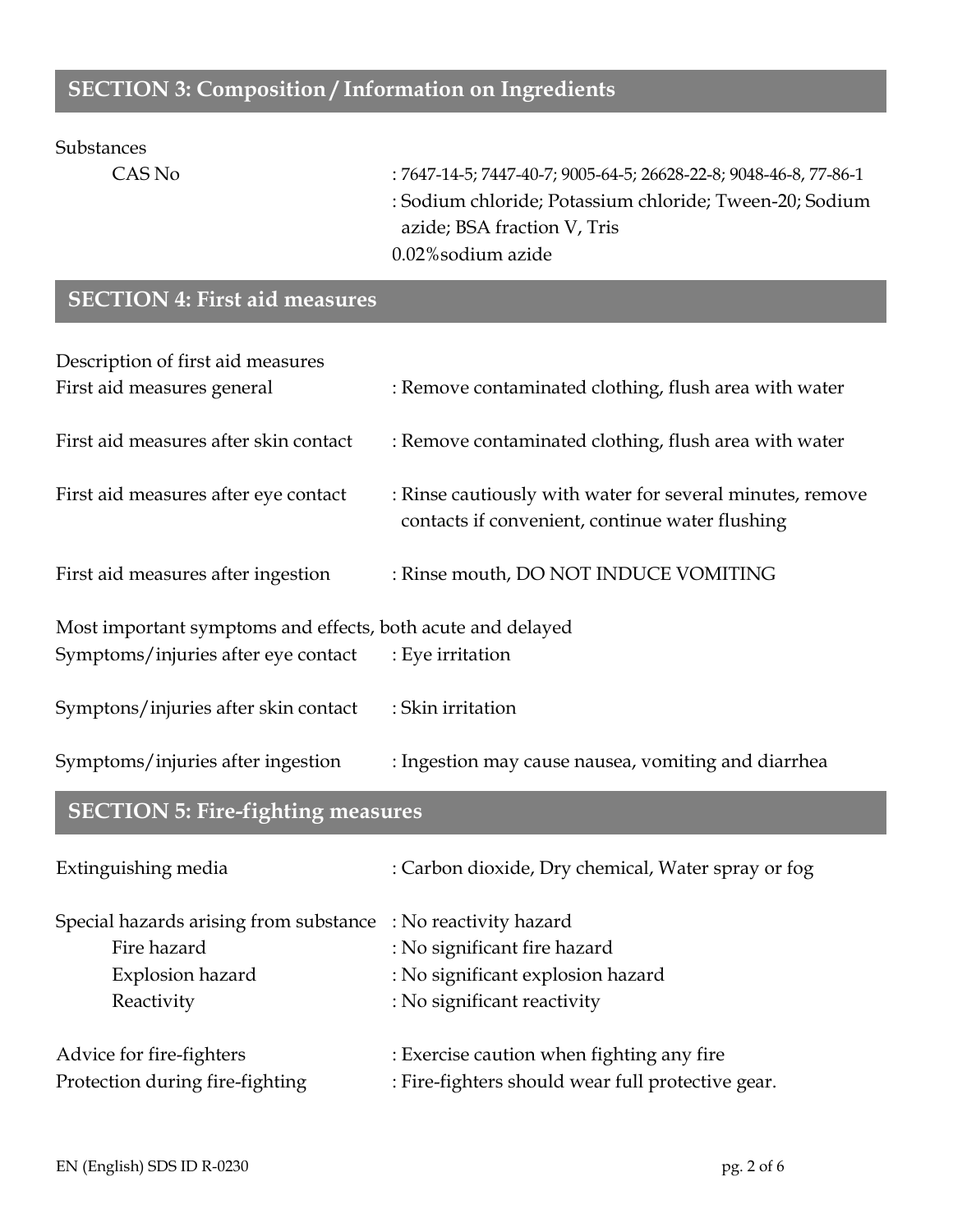# **SECTION 6: Accidental release measures**

Personal precautions, protective equipment and emergency procedures

| General measures                                                  | : Use personal protective equipment (PPE). Handle with<br>good laboratory hygiene and safety practice. Area should<br>be equipped with shower and eye-wash station |
|-------------------------------------------------------------------|--------------------------------------------------------------------------------------------------------------------------------------------------------------------|
| For non-emergency personnel<br><b>Emergency procedures</b>        | : Use appropriate personal protective equipment (PPE)<br>: Evacuate unnecessary personnel                                                                          |
| For emergency responders<br><b>Emergency procedures</b>           | : Use appropriate personal protective equipment (PPE)<br>: Flush area with water                                                                                   |
| <b>Environmental precautions</b>                                  | : Clean up spills immediately. Prevent entry to sewers and<br>public waters                                                                                        |
| Methods for material containment and clean up<br>For containment  | : Absorb and/or contain spill with inert material, place in<br>suitable container                                                                                  |
| Methods for cleaning up                                           | : Clean up spills immediately and dispose of waste safely                                                                                                          |
| <b>SECTION 7: Handling and storage</b>                            |                                                                                                                                                                    |
| Precautions for safe handling<br>Additional hazards when handling | : None                                                                                                                                                             |
| Precautions for safe handling                                     | : Avoid contact with skin, eyes or hair. Use personal<br>protective equipment (gloves) when handling                                                               |
| Hygiene measures                                                  | : Handle in accordance with good industrial<br>hygiene and safety procedures. Wash hands and other<br>exposed areas with mild soap and water                       |
| Conditions for safe storage, including any incompatibilities      |                                                                                                                                                                    |
| <b>Technical measures</b>                                         | : No special measures                                                                                                                                              |
| Storage conditions                                                | : 2-8°C storage is recommended. Keep container closed<br>when not in use                                                                                           |
| Incompatible products                                             | : None                                                                                                                                                             |
| Incompatible materials                                            | : None                                                                                                                                                             |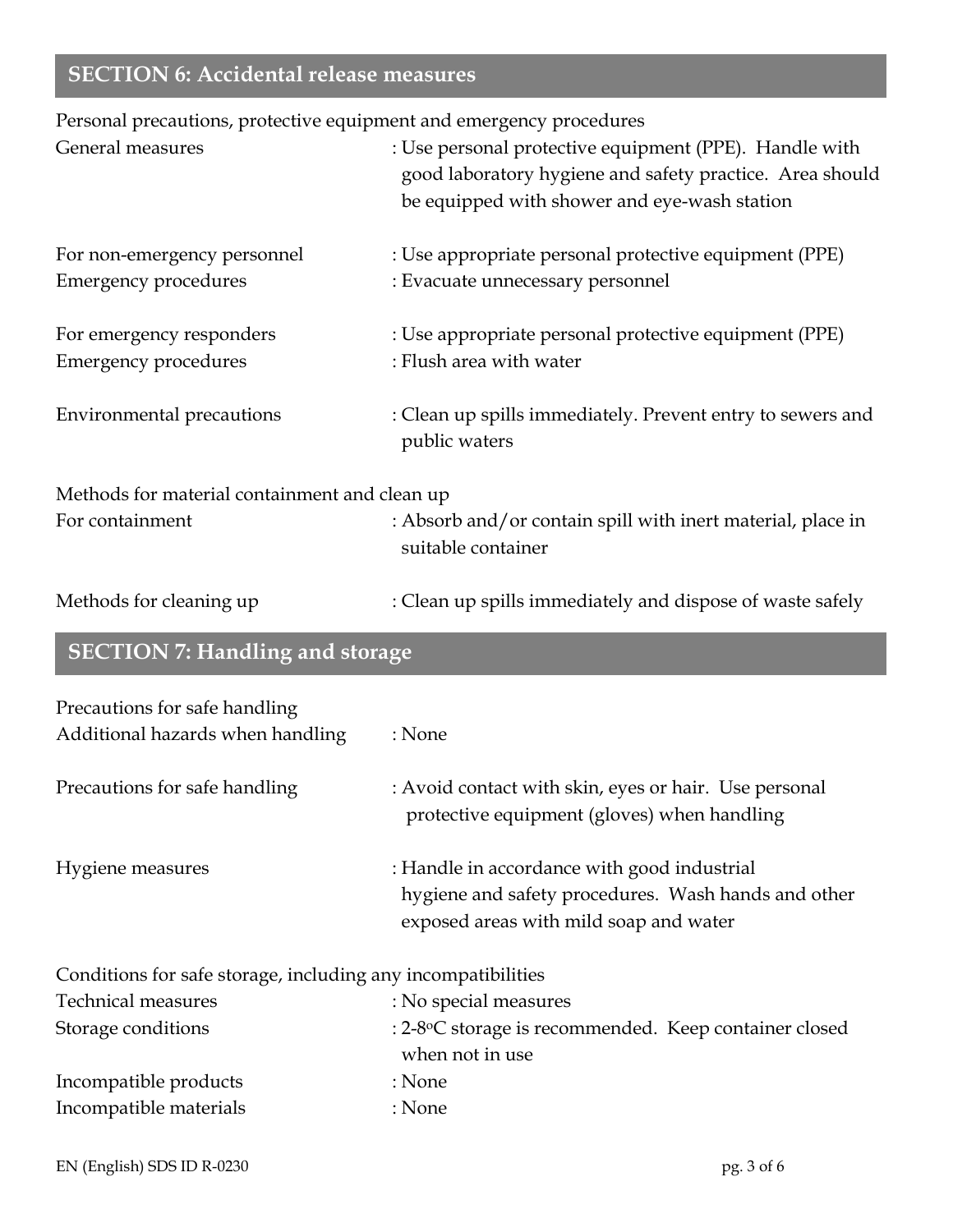# **SECTION 8: Exposure controls / Personal protection**

| <b>Control Parameters</b>     |                                                      |
|-------------------------------|------------------------------------------------------|
| Sodium azide CAS 26628-22-8   | : ACGIH Threshold limit value 0.29 mg/m <sup>3</sup> |
| <b>Exposure Controls</b>      | : Adequate ventilation                               |
| Personal protective equipment | : Protective eyewear, gloves                         |
| Hand protection               | : chemically resistant gloves                        |
| Eye protection                | : safety eyewear                                     |
| Skin and body protection      | : laboratory coat                                    |
| Other information             | : when using do not eat, drink or smoke              |

# **SECTION 9: Physical and chemical properties**

Information on basic physical and chemical properties

| Physical state                  | : liquid                           |
|---------------------------------|------------------------------------|
| Appearance                      | : clear liquid                     |
| Color                           | : colorless                        |
| Odour                           | : none                             |
| Odour threshold                 | : no data available                |
| pH                              | : neutral                          |
| Relative evaporation            | : no data available                |
| Melting point                   | : $275^{\circ}$ C                  |
| Solubility                      | : soluble in water                 |
| Initial boiling point range     | : aqueous solution, $100\degree$ C |
| Flash point                     | : no data available                |
| Evaporation rate                | : no data available                |
| Flammability                    | : no data available                |
| Vapour pressure                 | : no data available                |
| Relative vapour density at 20°C | : no data available                |
| Density                         | : 1.85 g/cm <sup>3</sup>           |
| Solubility                      | : very soluble                     |
| Log Pow                         | : no data available                |
| log Kow                         | : no data available                |
| Viscosity                       | : no data available                |
| <b>Explosive properties</b>     | : no data available                |
| Molecular formula               | $:$ N3Na                           |
| Molecular weight                | : 65.01 gr/mole                    |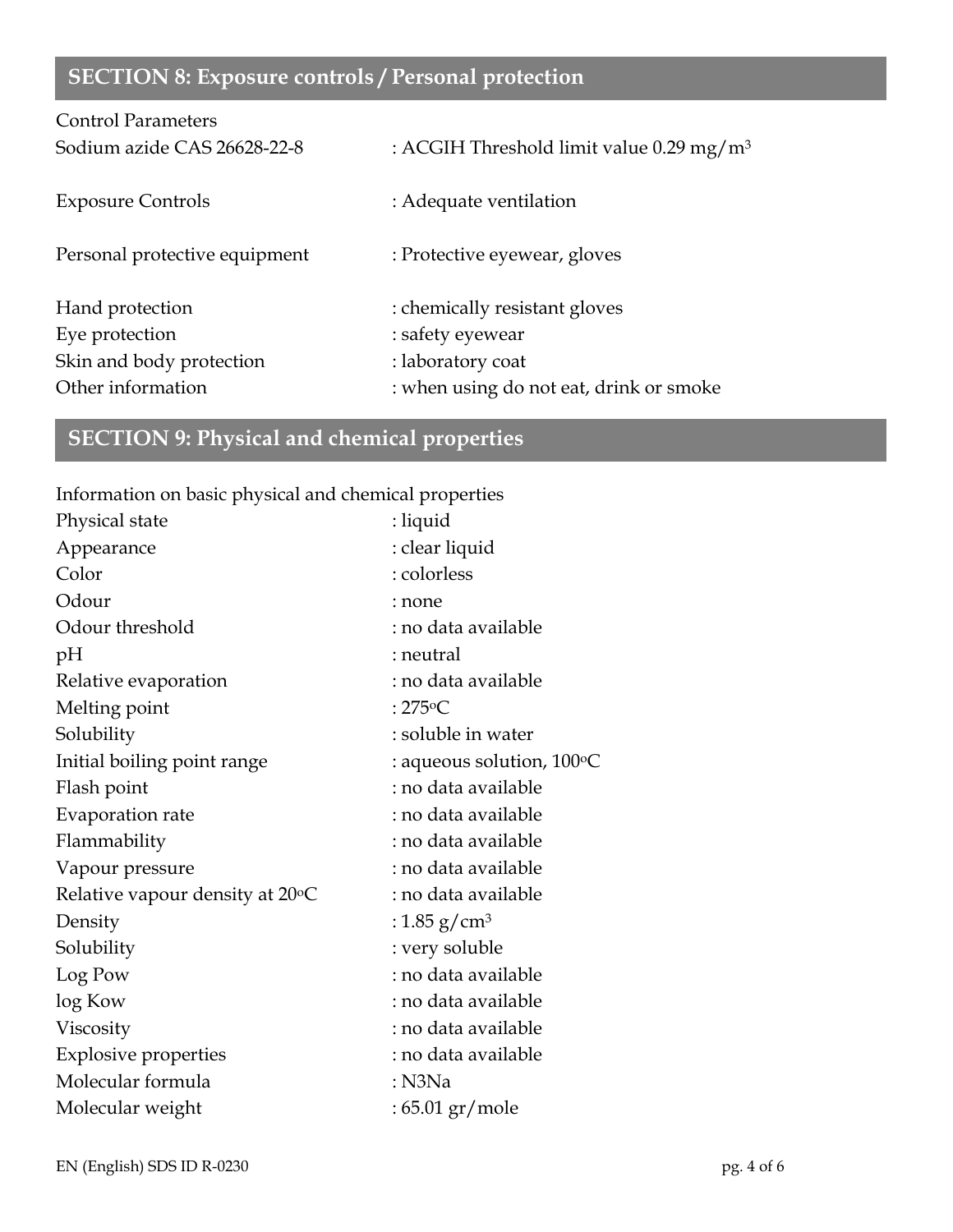## **SECTION 10: Stability and reactivity**

Reactivity : Contact with acid liberates gas

Chemical Stability : Stable : Stable

Possibility of hazardous reactions : acids, metals, acid chlorides

## **SECTION 11: Toxicological information**

#### LD50/LC50:

| CAS# 26628-22-8:  |                                         |
|-------------------|-----------------------------------------|
| Inhalation, mouse | : LC50 = 32400 $\mu$ g/m <sup>3</sup> ; |
| Inhalation, rat   | : LC50 = 37 mg/m <sup>3</sup> ;         |
| Oral, mouse       | : LD50 = 27 mg/kg;                      |
| Oral, rat         | : LD50 = 27 mg/kg;                      |
| Skin, rabbit      | : LD50 = $20 \text{ mg/kg}$ ;           |
| Skin, rat         | : LD50 = 50 mg/kg;                      |
|                   |                                         |

| Skin corrosion/irritation                                   | : irritant       |
|-------------------------------------------------------------|------------------|
| Eye corrosion/irritation                                    | : irritant       |
| Respiratory or skin sensitization                           | : irritant       |
| Germ cell mutagenicity                                      | : not classified |
| Carcinogenicity                                             | : not classified |
| Reproductive toxicity                                       | : not classified |
| Specific organ toxicity (single exposure) : not classified  |                  |
| Specific organ toxicity (repeated exposure): not classified |                  |
|                                                             |                  |

# **SECTION 12: Ecological information (non-mandatory)**

| Toxicity                      |                                                        |
|-------------------------------|--------------------------------------------------------|
| Fish                          | : Rainbow trout: LC50 = $0.8$ -1.6 mg/L; 96 Hr.; 13 °C |
| Fish                          | : Bluegill/Sunfish: LC50 = 0.7-0.8 mg/L; 96 Hr.; 18 °C |
| Persistence and degradability | : no information available                             |
| Bioaccumulative potential     | : no information available                             |
| Mobility in soil              | : no information available                             |
|                               |                                                        |